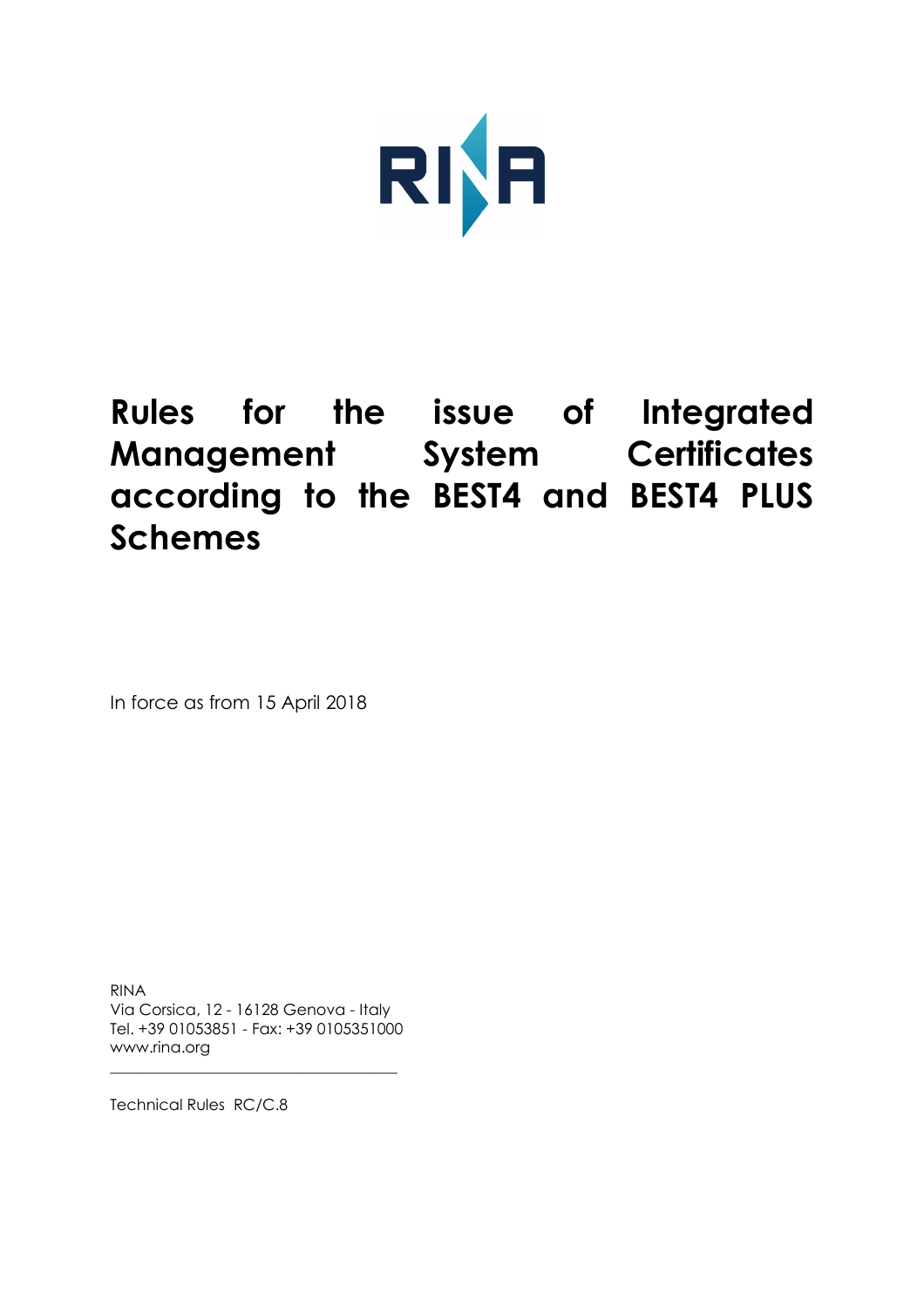

#### **CONTENTS**

#### Page

| $\mathbf{1}$ . |                                                             |  |  |
|----------------|-------------------------------------------------------------|--|--|
| 2.             |                                                             |  |  |
| 3.             |                                                             |  |  |
| 4.             |                                                             |  |  |
| 5 <sub>1</sub> | AMENDMENTS TO CERTIFICATION AND COMMUNICATION OF CHANGES  5 |  |  |
| 6.             |                                                             |  |  |
|                |                                                             |  |  |
| 8.             |                                                             |  |  |
|                |                                                             |  |  |
|                |                                                             |  |  |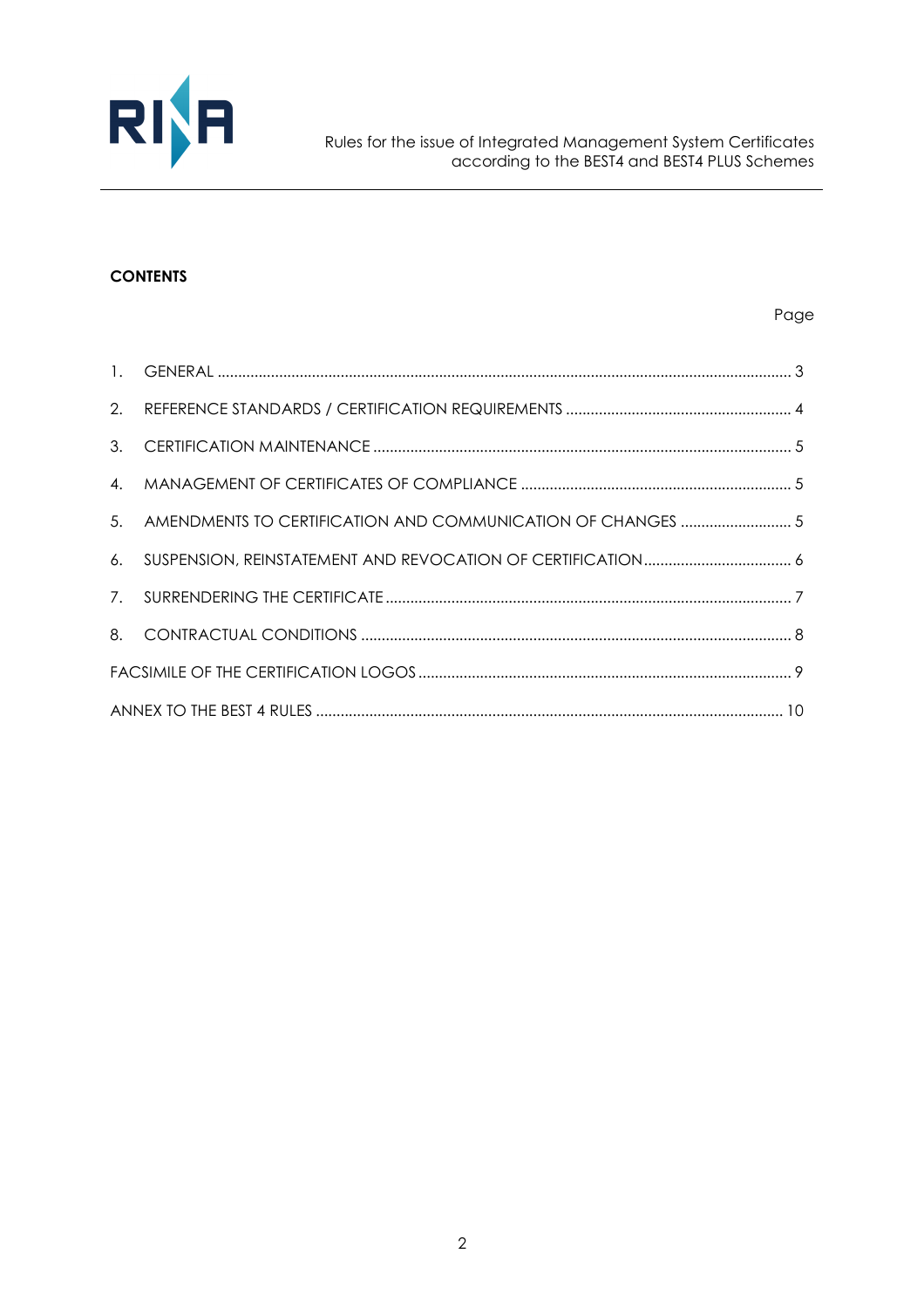

# **1. GENERAL**

**1.1**

These Rules define the procedures applied by RINA for the issued certification of Integrated Management Systems (IMS) according to the scheme **"BEST4" and "BEST 4 PLUS**", as well as the conditions for possible suspension, renunciation or withdrawal of certification. For any issues not covered by these Rules, reference is to be made to the "General contract conditions governing system, product and personnel certification", which can be downloaded from the web site www.rina.org.

#### **1.2**

RINA issues **"BEST4"** certification to organisations whose Integrated Management System (IMS) has been recognised as complies with the requirements of a standard / standard / specification sheet (standard), for each of the following areas:

- Quality
- **Environment**
- Safety
- Social Accountability

The reference Standards for the above areas (Quality, Environment, Safety and Social Accountability), are indicated in a specific annex to these Rules.

#### NOTE:

As an example, for each above-mentioned sector, mention is made of one of the various alternative Standards to the classic four (ISO 9001, ISO 14001, OHSAS 18001, SA 8000):

|  | Quality | $(i.e.:$ ISO TS 16949 or other) |
|--|---------|---------------------------------|
|--|---------|---------------------------------|

- Environment (i.e.: ISO 50001 or other)
- Safety **(i.e.: ISM Marine sector or other)**
- Social Accountability (i.e.: Sustainability Balances or other)

Compliance is understood as having been achieved if each Standard, belonging to each of the above-mentioned areas, RINA issued a certificate of compliance of one Management System or an attestation of conformity to the requirements of the standard adopted as specified in the relevant RINA Rules that are an integral part of this document.

#### **1.3**

**"BEST 4 PLUS"** certification can be issued provided the requirements for **"BEST4"** have been met and with the integration of at least one other certification/attestation in one of the four areas mentioned above.

#### **1.4**

Certification is open to all organisations and does not depend on whether they belong to an association or group.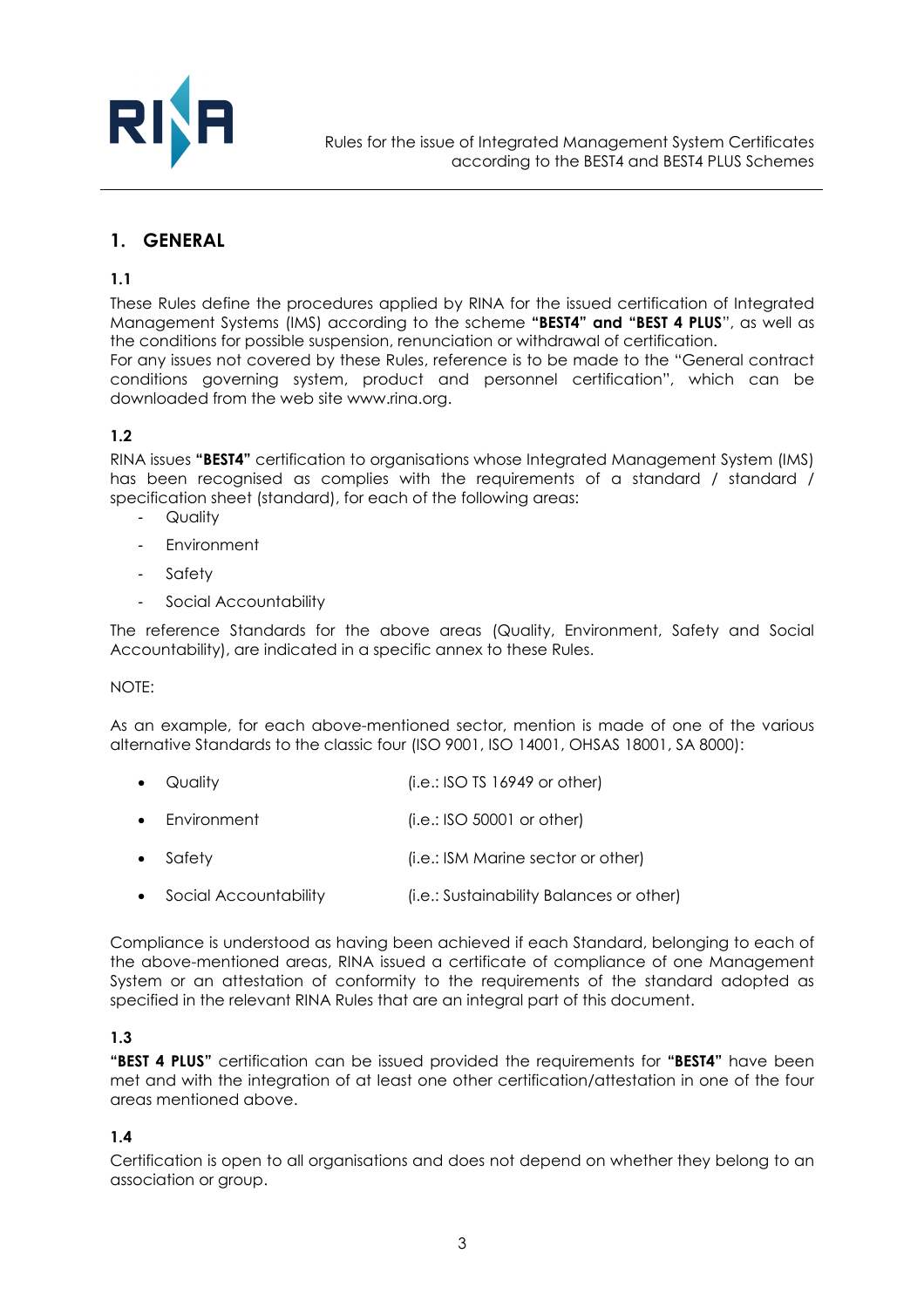

RINA will apply the fees established on the basis of its current tariffs for the certification service and guarantees fairness and uniformity of application. RINA is entitled to refuse requests for certification by organisations that have been the subject, or whose production or activities have been the subject, of restriction, suspension or proscription by a public authority.

## **1.5**

The certificate issued by RINA pertains exclusively to a single organisation, where organisation means a group, company, enterprise, body or institution, or parts and combinations thereof, whether associated or not, public or private, with its own functional and administrative structure.

For organisations with more than one operating unit, a single operating unit can be defined as an organisation.

# **2. REFERENCE STANDARDS / CERTIFICATION REQUIREMENTS**

#### **2.1**

To obtain RINA **"BEST4" and "BEST 4 PLUS**" certification, the Company must to satisfy, initially and in the long term, the requirements of the rules/reference standards given in Par. 1.2 or 1.3 and those indicated in the following paragraphs of this Chapter.

#### **2.2**

In particular, to obtain **"BEST4" and "BEST 4 PLUS**" certification, an organisation must:

**2.2.1** have set up and maintained active and fully operational the Management Systems (if applicable) the four areas (Quality, Environment, Safety and Social Accountability), in complete compliance with the requirements of the reference standards.

A Management System or the compliance with the requirements of the reference standard, is considered fully operational when it meets the requirements of the respective Rules referred in paragraph 1.2.

**2.2.2** have an IMS manual or a manual per standard which:

define the purpose / scope of application of management system / requirements of the reference standard, describing the main processes and their interactions and containing or referring to their documented procedures.

#### **2.3**

An organisation may also request the **"BEST4"** / **"BEST 4 PLUS"** certificate to be issued in the following cases:

- 1. If it has obtained the 4 or more certificates/attestation separately, i.e. at different times
- 2. If RINA recognises one or more certificates/attestation issued by another accredited body
- 3. If the organisation has a single Integrated System Manual or separate manuals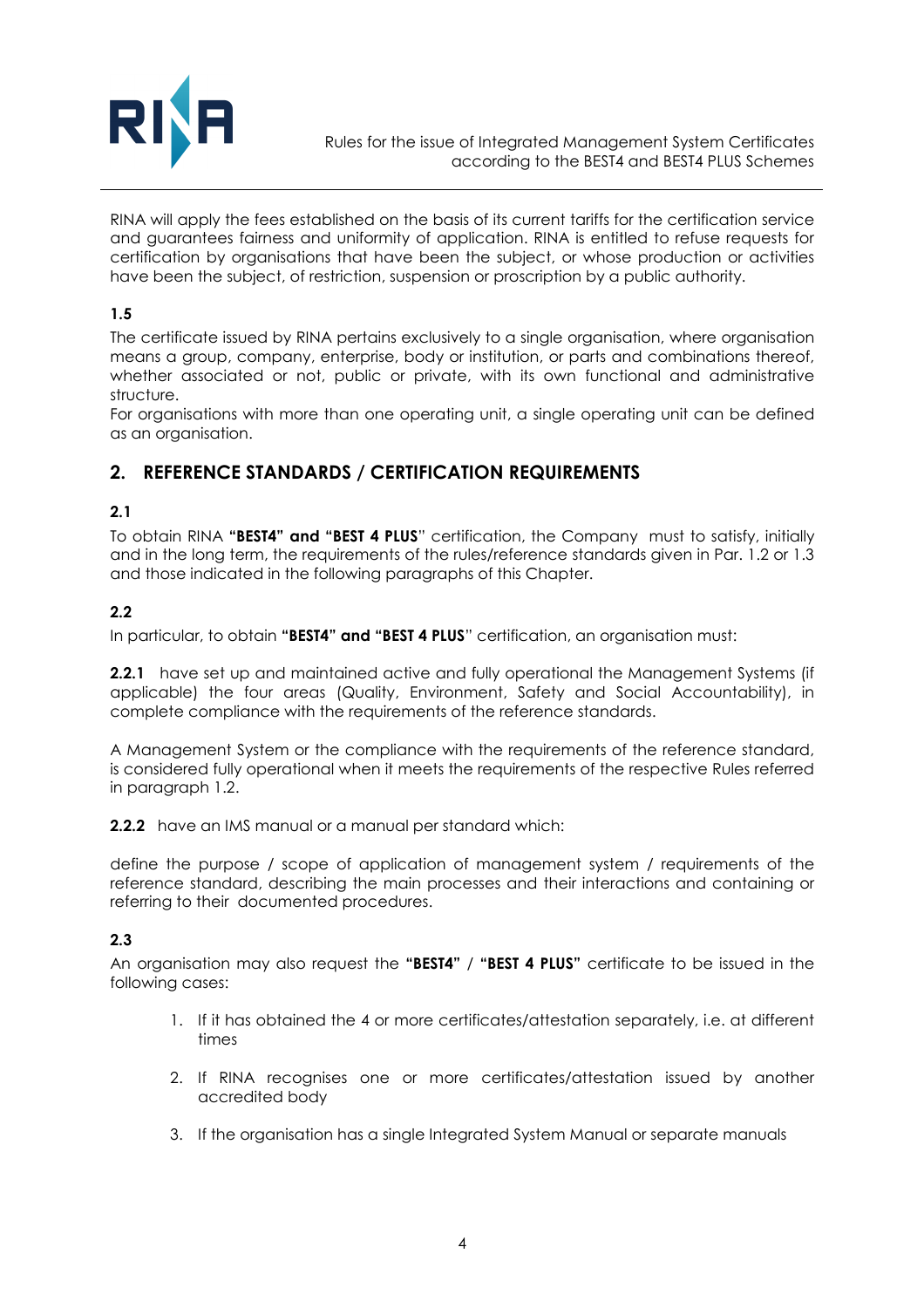

4. If the certification audit is an integrated audit of all schemes or only carried out for the schemes not yet certified.

# **3. CERTIFICATION MAINTENANCE**

# **3.1**

Maintenance of the validity of **"BEST4" and "BEST 4 PLUS**" certification is dependent on maintenance of certificates/attestation, obtained for each Management System or reference standard, in compliance with the related rule, as established by the pertinent RINA Rules.

#### **3.2**

During the validity of the certificate, the organisation is required to keep a record of any complaints and pertinent corrective action taken and make it available to RINA, together with the corrective action taken during the periodical audits.

#### **3.3**

RINA carries out annual audits on the Integrated Management System (IMS) or on individual schemes/requirements to verify maintenance of compliance with the requirements of the reference standards indicated in paragraph 1.2.

On the occasion of these audits, checks are performed on the Management System as per the pertinent RINA Rules, to the extent required by the type of audit (surveillance audit or complete three-yearly review) in accordance with each management system/reference standard requirements.

# **4. MANAGEMENT OF CERTIFICATES OF COMPLIANCE**

#### **4.1**

The **"BEST4" and "BEST 4 PLUS**" certificates of compliance issued by RINA have no expiry date as they are dependent on the attainment and related maintenance of valid certificates issued for each Management System/Attestation, issued by any mode, integrated audits or inspections separated on one or more schemes.

The certificates may be suspended, revoked or surrendered in accordance with what is stated in Chapters 6 and 7.

On request, RINA can provide information as to the cause(s) leading to invalidity of the certificate.

The list of all the organisations certified **"BEST4" and "BEST 4 PLUS"** is available at www.rina.org, this list also indicates whether the certificate is valid or not.

# **5. AMENDMENTS TO CERTIFICATION AND COMMUNICATION OF CHANGES**

# **5.1**

A certified organisation can ask to have its certificate amended or extended by submitting a new certification request, together with the documentation required for this purpose. RINA will examine the request, case by case, and decide the assessment method for the purpose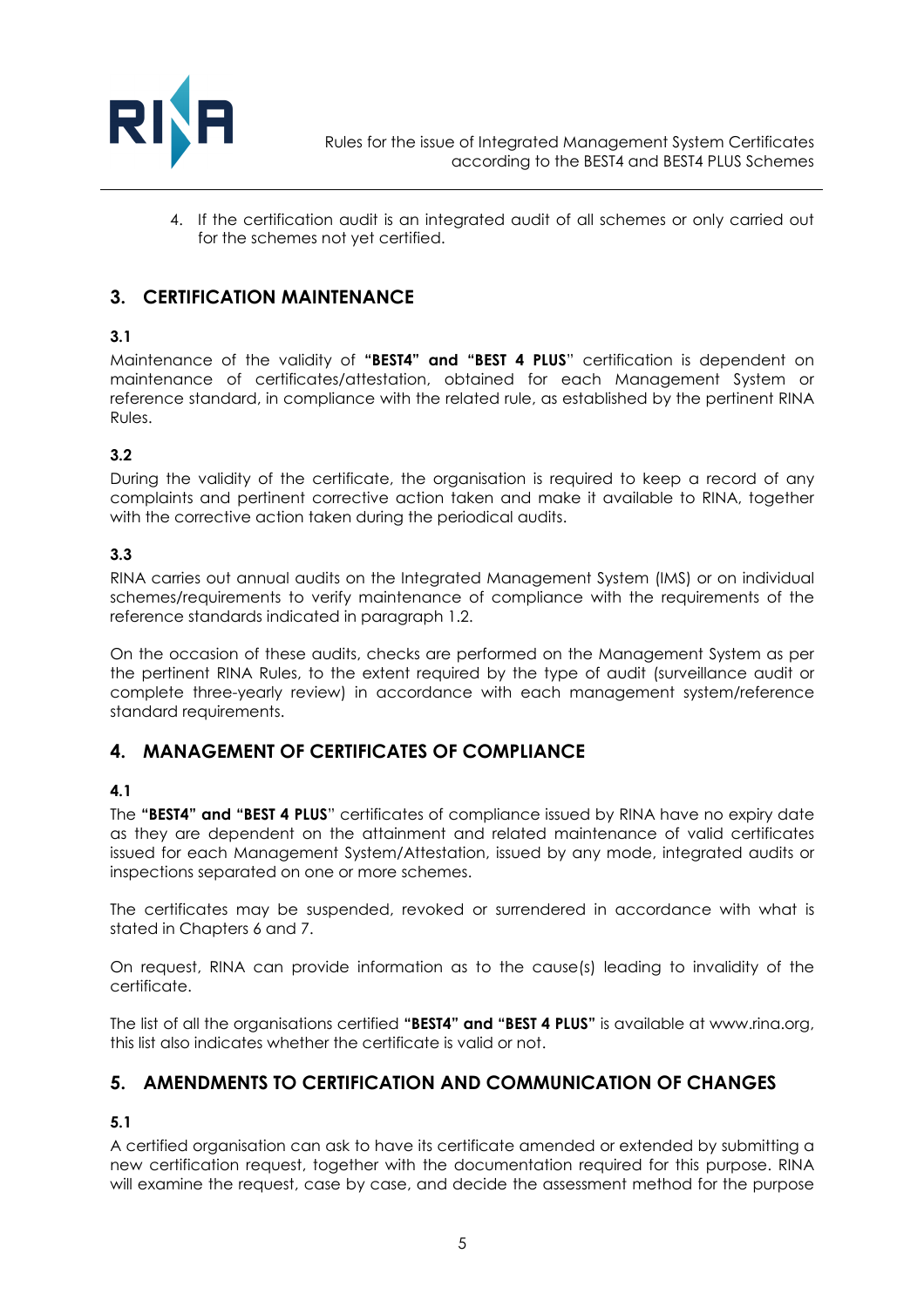

of issuing a new certificate, in accordance with the "General contract conditions governing system, product and personnel certification".

# **5.2**

A certified organisation is to promptly inform RINA of any changes which have occurred related to aspects which could influence the capacity to keep the requirements of the standard used for certification.

This requirement concerns, for example, changes related to:

- the legal, commercial, organisational or ownership status;
- the organisation and management (i.e. key managers or technical personnel, decision-making process);
- contact addresses and sites:
- the scope of the activities covered by the certified management system;
- significant modifications to the management system and processes.

RINA reserves the right to perform additional audits of the organisation if the changes communicated are considered particularly important as regards maintenance of compliance with the requirements of the reference standard and with these Rules or to review the economic conditions for possible amendment of the contract.

# **6. SUSPENSION, REINSTATEMENT AND REVOCATION OF CERTIFICATION**

#### **6.1**

The validity of the **"BEST4" and "BEST 4 PLUS"** certificate can be suspended in accordance with the "General contract conditions governing system, product and personnel certification" and also in the following specific cases:

- if the organisation does not allow the surveillance or recertification audits to be carried out when due;
- if major non conformities are found in the Management System which have not been resolved within the time limit established in the Rules;
- if the organisation has not met the deadline established for corrective action communication, following non conformities reported in the audit report;
- if the organisation has carried out major restructuring of its site(s), moves to another site without informing RINA of these changes;
- if the organisation has made significant changes which have not been accepted by RINA;
- in the presence of important restructuring of the organisation which has not been communicated to RINA;
- if the organisation refuses or hinders participation in the audits of observers from an accreditation body;
- if any justified and serious complaints received by RINA are confirmed.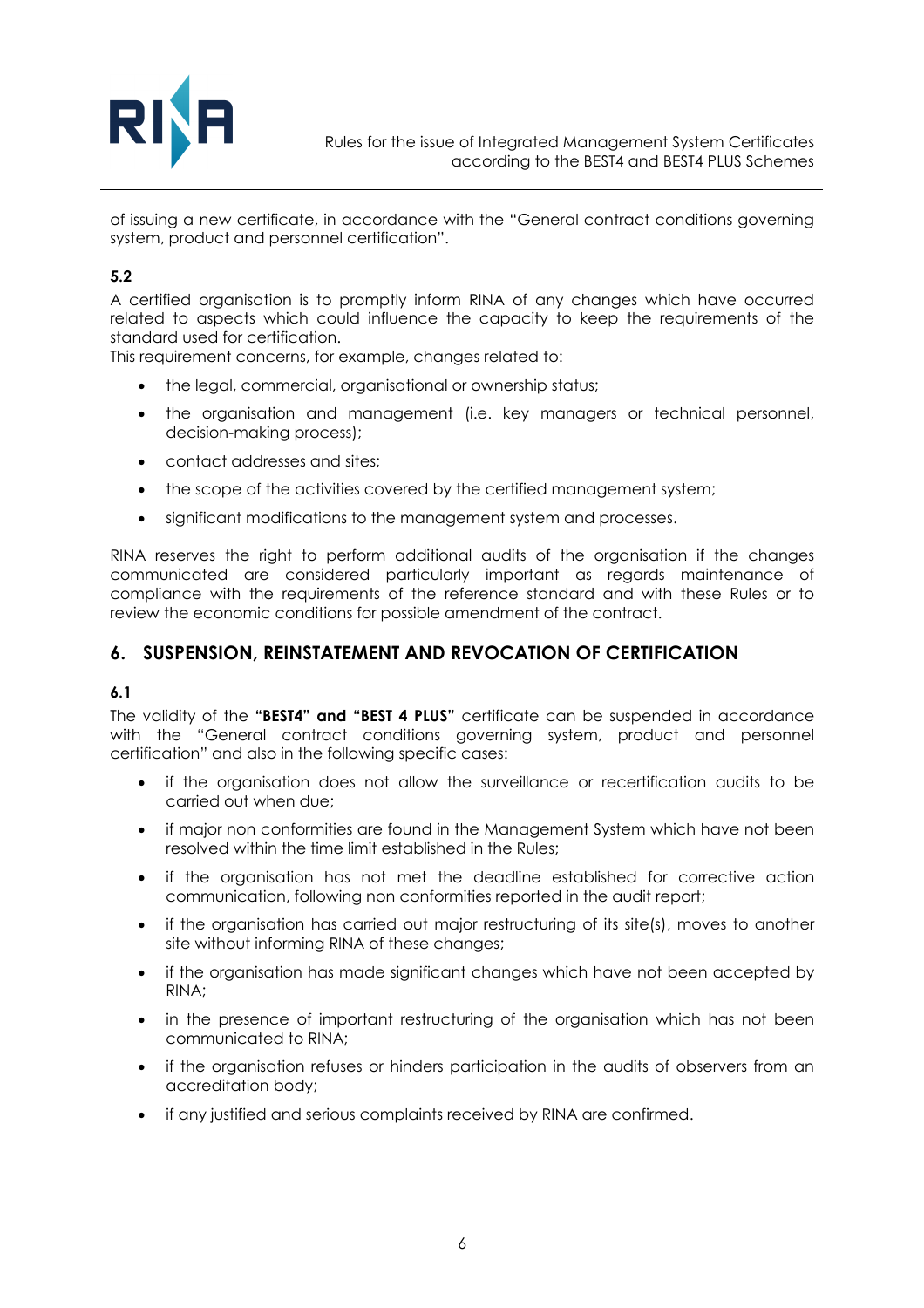

The organisation may also ask RINA to suspend the certificate, giving its reasons, for a period in general of not more than six months and, in any case, not beyond the expiry date of the certificate.

Suspension is notified in writing, stating the conditions for reinstatement of the certificate and the deadline by which these are to be fulfilled.

#### **6.2**

Reinstatement of certification is dependent on verification that the shortcomings which led to suspension have been eliminated. This is done by means of an in-depth audit to check that the Management System complies with all the requirements of the reference standard.

#### **6.3**

If the conditions in paragraph 6.1 are not fulfilled by the established deadline, the certificate of compliance will be revoked.

Revocation of the **"BEST4" and "BEST 4 PLUS"** certificate may be decided according to what is established for individual schemes, according to the "General contract conditions governing system, product and personnel certification" and in the following specific cases:

- when situations arise, such as those mentioned in paragraph 6.1 for suspension, which are considered particularly serious;
- if the organisation interrupts the activities or services covered by the certified Management System, in general for more than six months;
- if the organisation does not accept the new economic conditions established by RINA, due to possible modification of the contract;
- in the case of a multi-site organisation, if the central office or one of the sites does not meet the criteria necessary to maintain the certificate;
- for any other reason considered serious by RINA.

Following revocation, if an organisation intends to re-apply for certification, it will have to submit a new request and follow the whole certification process again.

# **7. SURRENDERING THE CERTIFICATE**

A certified Organisation can send a formal communication to RINA in which it surrenders its certificate, including cases where it does not intend to or cannot comply with the new RINA provisions.

Waiver one of the certificates/attestation, automatically leads to revocation of the **"BEST4" / "BEST 4 PLUS"** certificate (in the case of **"BEST 4 PLUS"**, the **"BEST4"** certificate may be issued if the conditions are right).

On receipt of the above communication, RINA will start the procedure to withdraw the certificate.

In general, within one month of the date of the above communication, RINA will update the validity status of the certificate.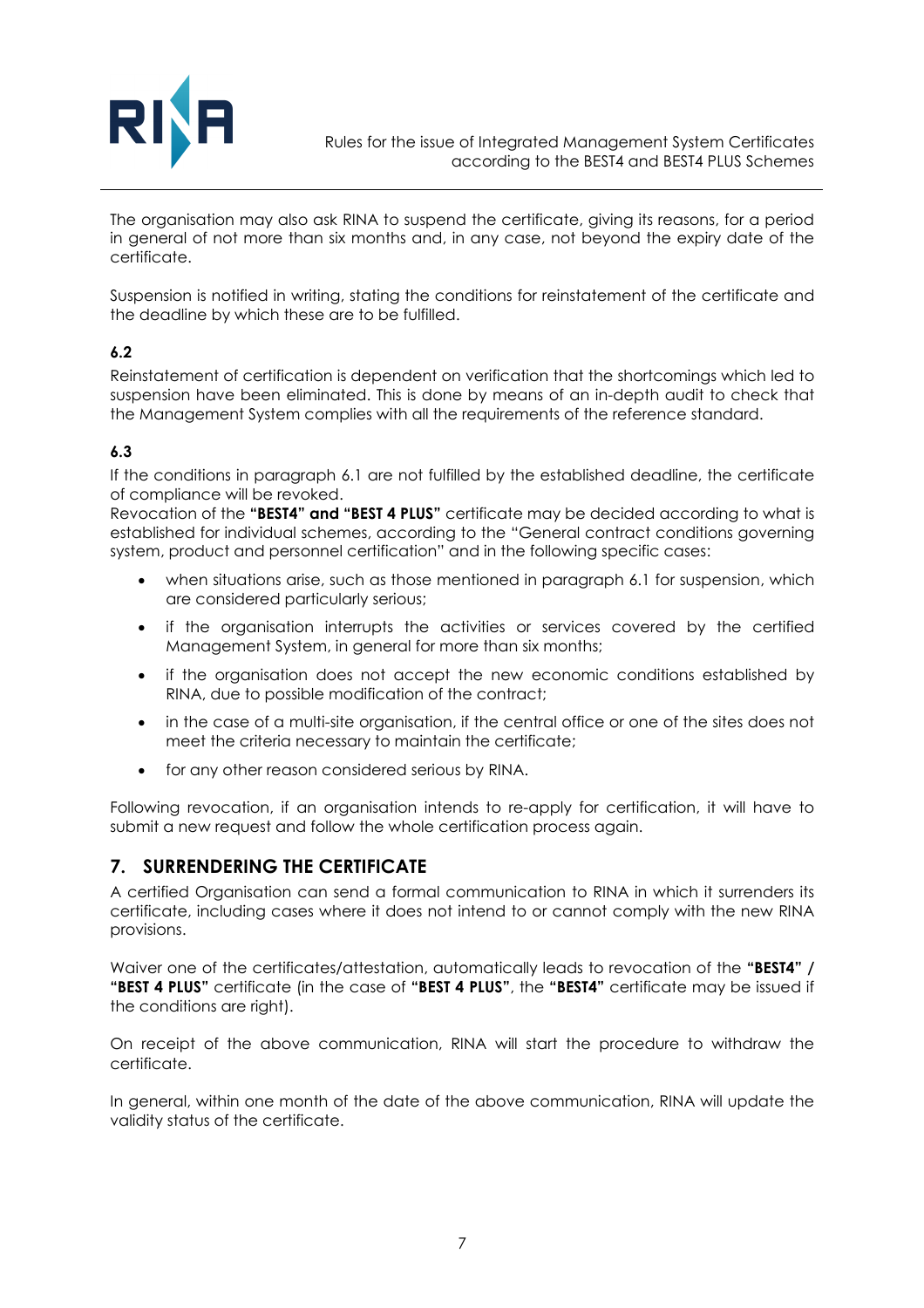

# **8. CONTRACTUAL CONDITIONS**

With regard to the contractual conditions, the requirements established in the current edition of the RINA document "General contract conditions governing system, product and personnel certification" apply.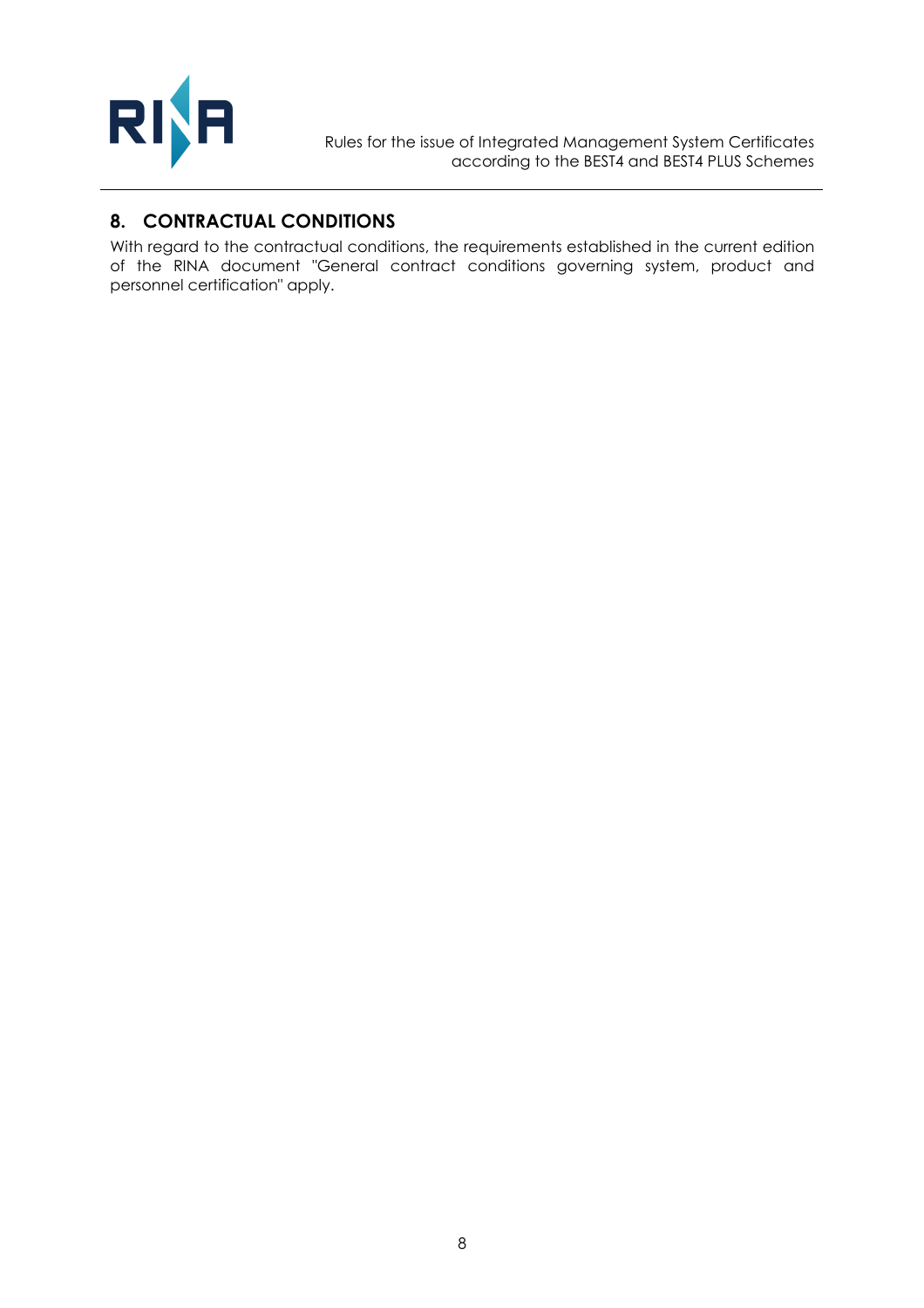

# **FACSIMILE OF THE CERTIFICATION LOGOS**





RINA Services Spa Via Corsica, 12 - 16128 Genova - Italy Tel. +39 01053851 - Fax: +39 0105351000 www.rina.org